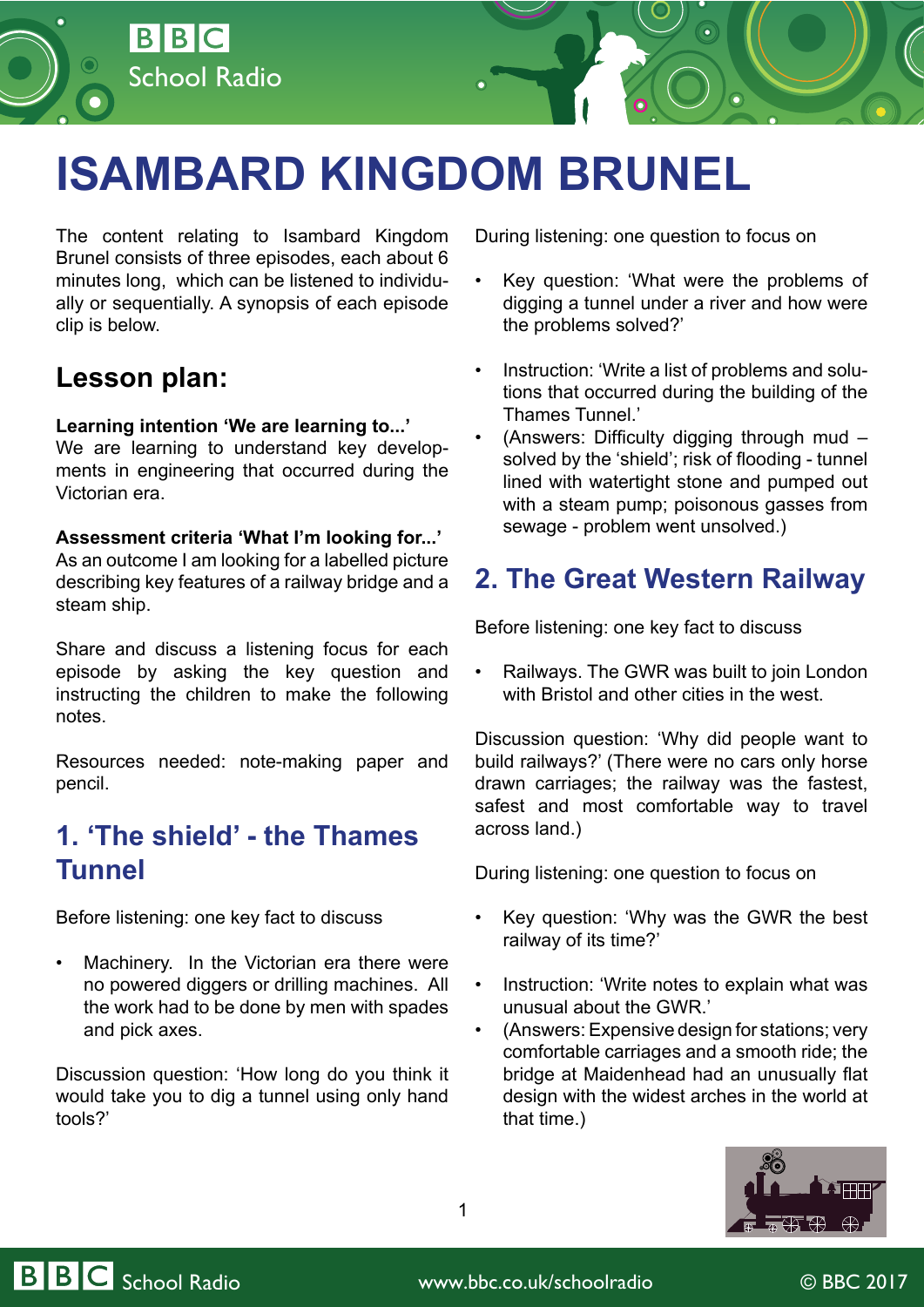

# **[3. The 'Great Babe' \(the SS](http://www.bbc.co.uk/programmes/p05903mm) [Great Eastern\)](http://www.bbc.co.uk/programmes/p05903mm)**

Before listening: one key fact to discuss

Steam ships. Before the Victorian era ships were built of wood and powered by wind pushing the sails. Steam ships were usually built of metal and powered by steam engines that ran on coal and turned paddles or propellers.

Discussion question: 'What are the advantages of powering a ship with an engine?' (Ships could be made larger and heavier because they did not rely on the wind; ships could go faster and move when there was no wind at all.)

During listening: one question to focus on

- Key question: 'What made the Great Eastern a special ship?'
- Instruction: 'Write down and sketch things that make the Great Eastern a special ship.'
- (Answers: At the time it was built it was the biggest ship in the world; it was so big Brunel wanted to launch it sideways; it had a double hull, an extra shell of metal inside the sides and bottom of the ship - this meant it would not sink if the outer hull was cracked.)

# **After listening**

Activity: A photograph of any Victorian steam ship would be useful to support this activity. Draw and label a steam ship. Make sure you label:

sails - although the SS Great Eastern was usually powered by her steam engines, the ship also had huge sails that could be hoisted up masts to take advantage of favourable winds or to move the ship in case the engines did not work

- smokestacks large metal chimneys on steam ships or steam trains to carry away smoke from coal fires in the steam engine
- paddles or propellers how steam engines moved a ship through the water.

# **Differentiation and teacher support for SEN / Focus group / Whole class**

Teacher to demonstrate drawing a scene featuring steam ship on a piece of paper or a whiteboard to provide hints and starting points for the children's own drawings.

### **Challenge for gifted and talented learners**

Can you draw how you imagine the steam engines were set up inside a steam ship? They needed to be fed coal to make them run. They needed a chimney to carry away the smoke from the fires and they needed to be linked to paddles or a propeller with 'drive shafts' so the ship could be pushed forward.

## **Plenary and assessment**

In table groups or as a class, share and compare labelled diagrams. Give the children an opportunity to improve their drawings or after making comparisons.

## **Episode synopses**

This programme explores three of the achievements of the engineer, Isambard Kingdom Brunel: the building of the **Thames Tunnel**, the first ever tunnel under a river; the construction of the **Great Western Railway**, a new railway network in the west of England and the best railway of its time; and the building of the ship, **The Great Eastern**, launched in 1858 and the biggest ship in the world.



2

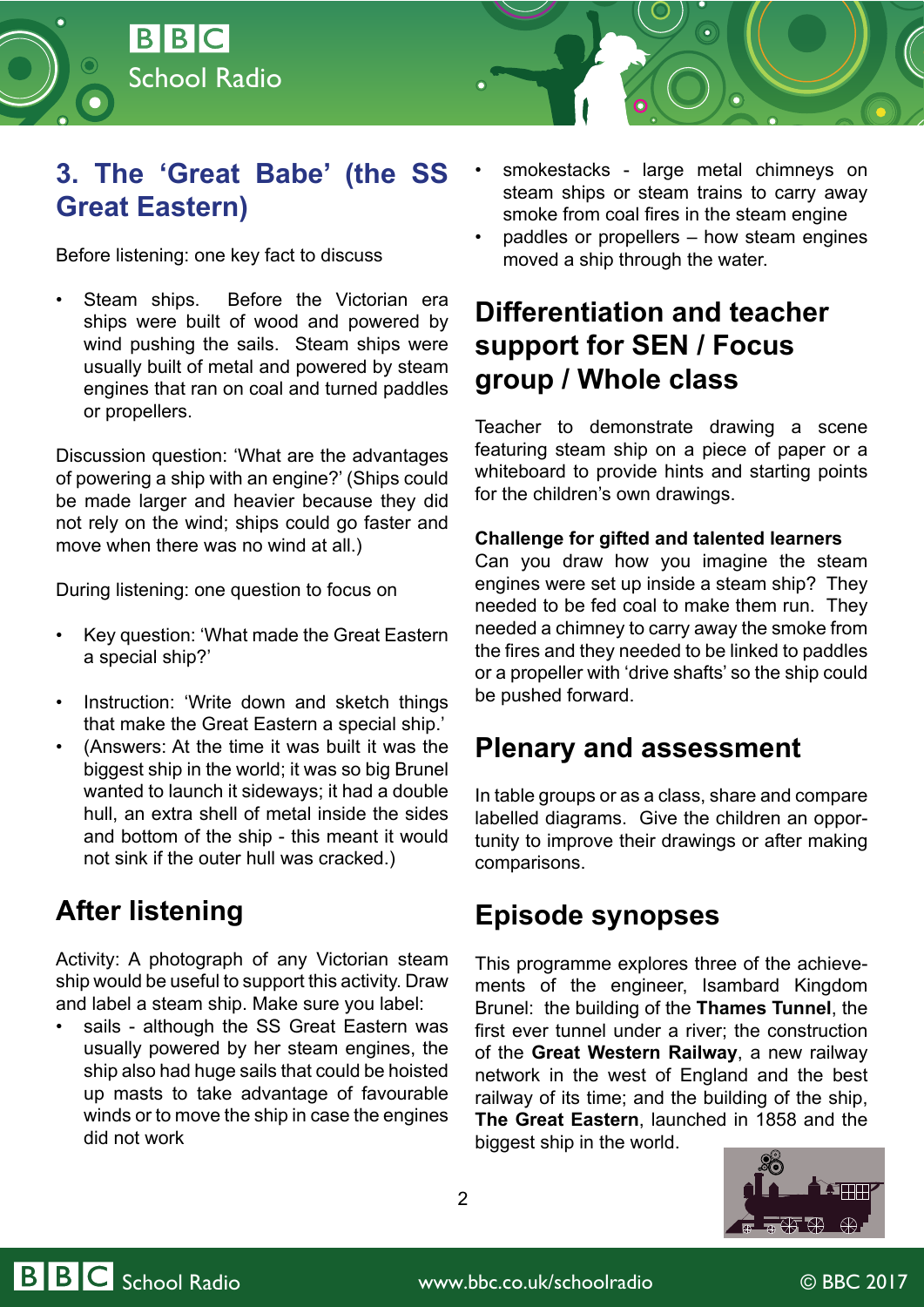

# **[1. 'The Shield' - the building](http://www.bbc.co.uk/programmes/p05903k3)  [of the Thames Tunnel](http://www.bbc.co.uk/programmes/p05903k3)**

Richard Beamish, an engineer, tells of the time when he was employed by Isambard Kingdom Brunel and his father, Marc, to work on the Thames Tunnel. It was 1825 and no one had ever dug a tunnel under a river before. Beamish wanted to know how this would be achieved and Isambard explained the theory behind the 'Shield', a device that his father, Marc, had invented. The Shield was a huge metal disc with doors in it, which enabled the workmen to stand on it, open the doors and dig out sections of soil to create the tunnel, while the shield kept the rest of the earth in place.

However, the River Thames contained a lot of sewage and many workmen working underground collapsed from breathing in the fumes, and there was a further problem with water constantly entering and flooding the tunnel. On one occasion Isambard himself was caught up in such a flood. He was badly hurt, but he survived; others were not so fortunate.

It was seven years before work resumed on the tunnel and it was finally finished. And, although Isambard never returned to work on the tunnel after he had recovered, he went on to other challenges and even greater achievements.

## **[2. The Great Western Railway](http://www.bbc.co.uk/programmes/p05903kc)**

George Clark is an engineer, who has been working with Isambard Kingdom Brunel on the building of the Great Western Railway. In 1851 he is taking his assistant, Arthur, on the train from Bristol to London to visit the Great Exhibition. As they walk up to the station in Bristol, Arthur is amazed by the grandeur of the building, which was designed by Isambard.

The station cost a great deal of money; the directors had been appalled at the amount, but Isambard persuaded them that this would be no ordinary railway, it would be the finest railway in the world - and Isambard got his way.

Amid the smoke, noise and steam, Arthur grows nervous about travelling on the train. George manages to reassure him, and the journey goes smoothly until George tells him the story behind Maidenhead Bridge. Isambard had wanted to build a bridge that was low and flat, but the directors were worried about whether the bridge would bear the weight of the trains travelling over it. The directors agree to Isambard's plans, as long as the scaffolding under the bridge remained in place. Isambard agreed, but then lowered the scaffolding slightly so that it wasn't actually touching the bridge, and in fact the scaffolding was eventually washed away when the river flooded. Arthur panics about travelling over an unsupported bridge, until George points out to him that the train has already passed over it, and Arthur didn't even notice.

# **[3. The 'Great Babe' - the SS](http://www.bbc.co.uk/programmes/p05903mm)  [Great Eastern](http://www.bbc.co.uk/programmes/p05903mm)**

John Russell, a shipbuilder, talks of the time when Isambard Kingdom Brunel asked him to build his latest ship, The SS Great Eastern (or his 'Great Babe' as he called it) which was to be the biggest of all the ships he had designed and would be capable of sailing around the world without refuelling. Russell had been shocked to hear that Isambard wanted to launch his ship sideways, instead of the usual lengthways, because of her size. Russell pointed out that he was the one with the greater experience of launching ships, but Isambard was insistent and would not be dissuaded.